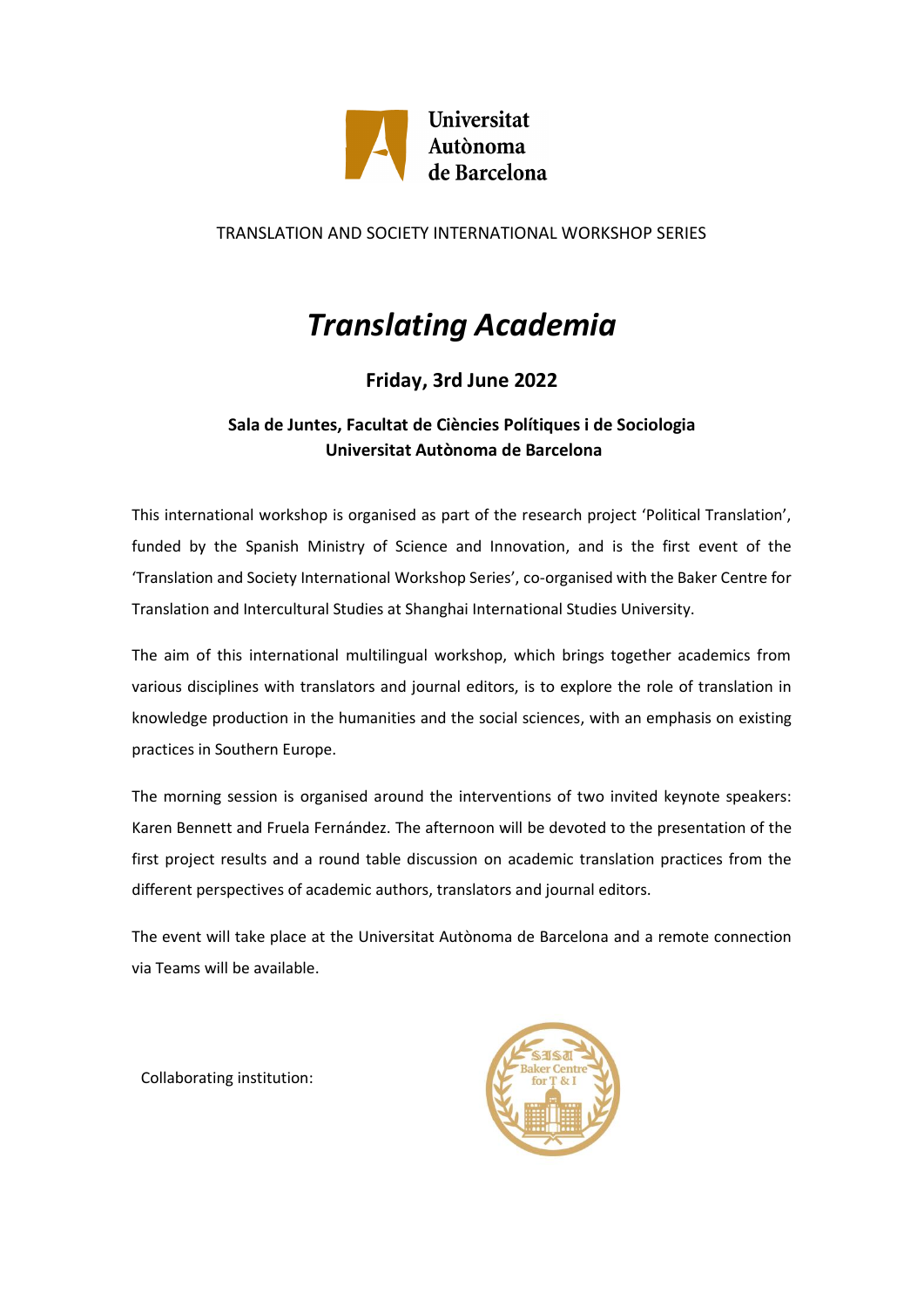### **PROGRAMME**

| 10.00h | <b>Introduction</b>                                                                                                                                                                                                                                                                                                   |
|--------|-----------------------------------------------------------------------------------------------------------------------------------------------------------------------------------------------------------------------------------------------------------------------------------------------------------------------|
|        | Esperança Bielsa (UAB, project's PI)                                                                                                                                                                                                                                                                                  |
| 10.15h | Keynote: Translating knowledge in the translingual paradigm: beyond ELF<br>and epistemicide Karen Bennett (Nova University, Lisbon/CETAPS)<br>Discussant: Dionysios Kapsaskis (University of Roehampton)<br><b>Chair: Mattea Cussel</b><br>Click here to join the meeting                                             |
| 11.30h | Coffee                                                                                                                                                                                                                                                                                                                |
| 12.00h | Keynote: Expanded translation and heterolingual audiences: the instability<br>of academic writing Fruela Fernández (Universitat de les Illes Balears)<br>Discussant: Jan Engberg (University of Aarhus)<br>Chair: Carmen Bestué<br>Click here to join the meeting                                                     |
| 13.15h | Lunch                                                                                                                                                                                                                                                                                                                 |
| 15.00h | <b>Reflexive translation: an outline</b><br>Esperança Bielsa (UAB)<br>Las perspectivas de las traductoras<br>Carmen Bestué (UAB)<br>Routes of reception: a translocal reader study of the Spanish translations of<br><b>U.S. Latina/o writers</b><br>Mattea Cussel (Universitat Pompeu Fabra)<br>Chair: Judith Raigal |
| 16.30h | Round table discussion between academic authors, translators and journal<br>editors                                                                                                                                                                                                                                   |
|        | Oriol Barranco, Jan Engberg, Alan Lounds, Simon Susen<br>Chair: Esperança Bielsa                                                                                                                                                                                                                                      |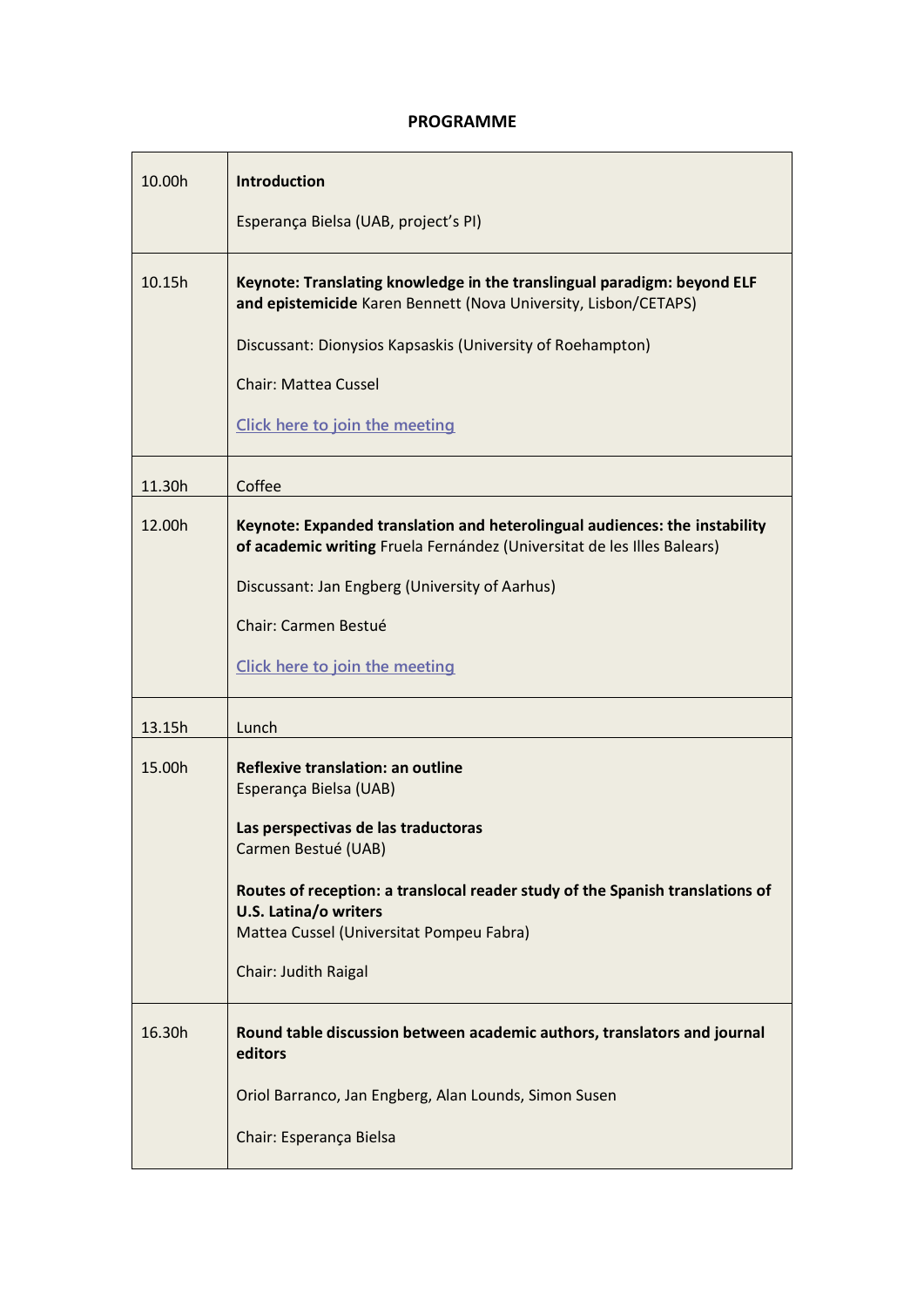#### **KEYNOTE SPEAKERS**

# **Translating knowledge in the translingual paradigm: beyond ELF and epistemicide**

Karen Bennett, Nova University, Lisbon/CETAPS

The term 'epistemicide' was first coined by the Portuguese sociologist, Boaventura de Sousa Santos (1996, 2001, 2016) to refer to the systematic eradication of Third World knowledges by western science. It was later applied to translation by Bennett (2007, 2013, 2015) in order to describe the way that academic texts produced in non-Anglophone cultures often have to be so radically rewritten for publication in international journals that their epistemological infrastructure is effectively destroyed. The long-term consequences of this process included, it was argued, a drift towards an epistemological monoculture, as scholarly discourses in other languages assimilated to the dominant one through a process of calquing.

This argument was developed at a time when the hegemony of English appeared unassailable in the world of academic publishing and beyond. Since then, however, the trans- or multilingual paradigm (Canagarajah 2013, Blommaert 2010, Pennycook 2007, etc) has profoundly challenged this assumption. This paper focuses on how knowledge is generated and disseminated within this new paradigm and its implications for Translation Studies. Considering the prevalence, in this domain, of second-language writing, self-translation and paratranslational activities (like language revision and editing), and the demands of a readership with multilingual competence, it suggests that a much broader concept of translation might now be in order. That is to say, in a world where English is being constantly re-forged to serve new purposes in specific communicative situations, what are the implications for the training of academic translators and junior researchers?

#### **Bionote**

Karen Bennett is Associate Professor in Translation at Nova University of Lisbon, and a researcher with the Centre for English, Translation and Anglo-Portuguese Studies (CETAPS). Her recent publications in the field of translation and knowledge include: 'Authorship and (self) translation in academic writing: towards a genetic approach', in *Genetic Translation Criticism: Conflict and Collaboration in Liminal Spaces*, A. Nunes, J. Moura & M. Pacheco Pinto, eds,